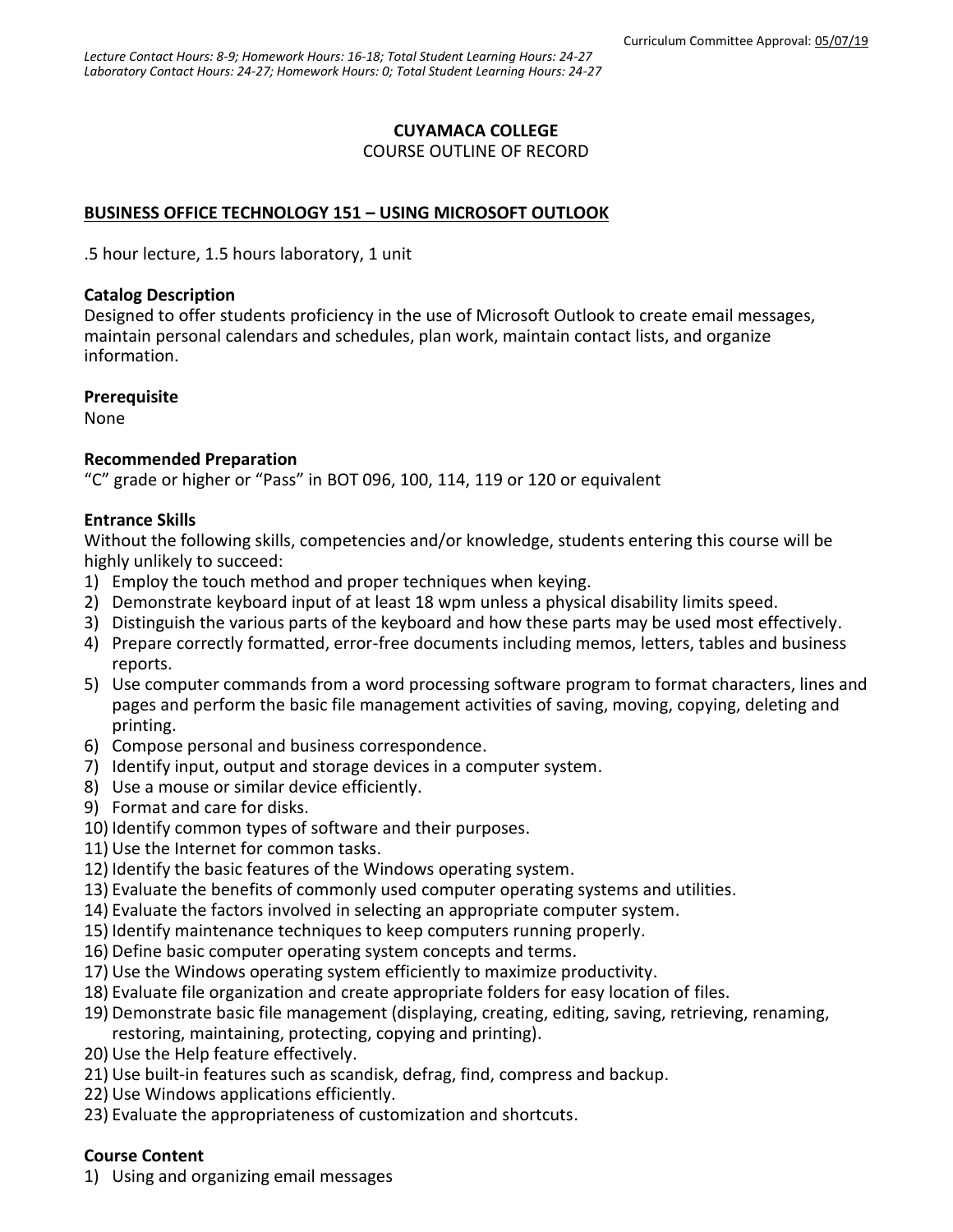- 2) Using Outlook modules to create a calendar, task list, contact list, journal, notes and organize the In box
- 3) Navigating the Outlook modules and organizing the Outlook Bar
- 4) Using folders and other tools to organize information in Outlook
- 5) Using manual and automatic journaling

## **Course Objectives**

Students will be able to:

- 1) Compose, send, reply to, forward, open, print, delete and flag email messages and demonstrate the practical application of speedy mail message reception and delivery.
- 2) Demonstrate how to attach files to an email message by emailing a specific file to the instructor.
- 3) Create and maintain folders and calendars, viewing and printing them in daily, weekly and monthly views and demonstrate their practical application in the standard business environment.
- 4) Maintain and utilize task, address, distribution and contact lists and demonstrate the practicality of maintaining information about individuals and companies with whom you regularly communicate by email, fax, letter and telephone.
- 5) Create, update, print and delete notes and tasks, demonstrating the importance of maintaining a to-do list by assigning a task, the task due date, and tracking when the task is completed.
- 6) Schedule, update, delete, move and cancel an appointment or meeting, demonstrating the advantage of appointment and meeting reminders.
- 7) Generate an email merge using Contacts and demonstrate the practical application and advantages of email merge for form letters.
- 8) Integrate Outlook modules with other Microsoft Office applications such as Word and Excel.
- 9) Organize the Outlook Today page to display a current list of appointments, tasks and emails.
- 10) Create Folders and Categories to organize electronic documents and demonstrate their practical applications of minimizing file storage and maximizing efficiency in the standard office environment.

# **Method of Evaluation**

A grading system will be established by the instructor and implemented uniformly. Grades will be based on demonstrated proficiency in subject matter determined by multiple measurements for evaluation, one of which must be essay exams, skills demonstration or, where appropriate, the symbol system.

- 1) Tests and final exam that measure students' ability to:
	- a. Identify and use basic features of Microsoft Outlook (compose, send, reply to, forward, open, print, delete and flag email messages, attach files to email messages, maintain and utilize task, address, distribution and contact lists) and demonstrate their practical application.
	- b. Create, maintain, update, print and delete notes, tasks, appointments and meetings using Folders, Categories and Calendar and demonstrate their practicality by integrating with other Microsoft Office applications such as Word and Excel.
	- c. Organize the Outlook Today page to display a current list of appointments, tasks and emails and generate email merge using Contacts.
- 2) Exercises that require students to compose, send, reply to, forward, open, print, delete and flag email messages, attach files to email messages, maintain and utilize task, address, distribution and contact lists and demonstrate their practical application.
- 3) Assessments that require students to create, maintain, update, print and delete notes, tasks, appointments and meetings using Folders, Categories and Calendar and demonstrate their practicality by integrating with other Microsoft Office applications such as Word and Excel.
- 4) Assessments that require students to organize the Outlook Today page to display a current list of appointments, tasks and emails, and generate email merge using Contacts to perform standard office tasks.

# **Special Materials Required of Student**

Electronic storage media